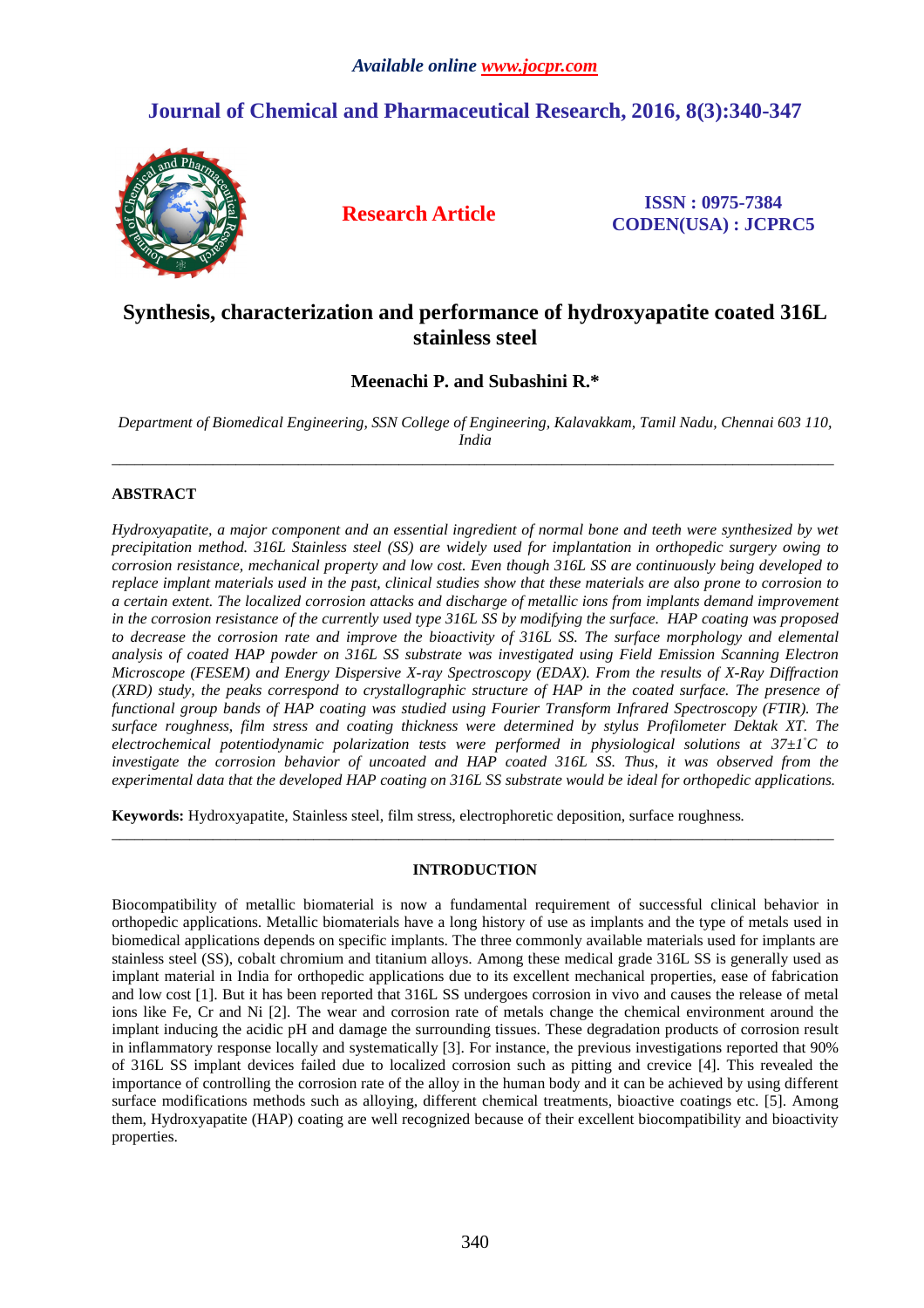HAP is an important material for bone and dental implants and it provides better osseo-integration between bone and implants and surface protection against body fluids [6]. The potent of using HAP coating on metal implants is due to the similarity of chemical composition with hard tissues where metals provide the advantage of necessary mechanical features while HAP supplies needful biological properties [1]. Various methods of HAP coating developed to improve the wear and corrosion resistance of metallic implants. These include plasma spraying, sputtering, electrophoretic deposition [7] and sol-gel. Among all the above methods electrophoretic deposition plays a vital role due to many advantages such as: (a) possibility to deposit stoichiometric (b) ease of obtaining the desired thickness and high layer adhesion to the substrate (c) easy control on film thickness (d) excellent homogeneity (e) ability to coat complex shape (f) equipments can be assembled at low cost (g) low temperature in processing [8]. Hence, in the present study electrophoretic deposition was attempted to develop HAP coating on 316L SS.

\_\_\_\_\_\_\_\_\_\_\_\_\_\_\_\_\_\_\_\_\_\_\_\_\_\_\_\_\_\_\_\_\_\_\_\_\_\_\_\_\_\_\_\_\_\_\_\_\_\_\_\_\_\_\_\_\_\_\_\_\_\_\_\_\_\_\_\_\_\_\_\_\_\_\_\_\_\_

The main objective of this paper is to obtain HAP powder by wet precipitation method and coating on 316L SS by electrophoretic deposition method. The structural and morphological properties of HAP coated substrate were characterized by XRD, FESEM with EDAX. The chemical bonding present in the coated substrate was investigated by FTIR spectrometer. The corrosion behavior was measured in Ringer solution for coated and uncoated specimen by potentiodynamic polarization technique. The surface roughness, coating thickness, film stress was determined by stylus Profilometer Dektak XT. Hence, the present work is to achieve the HAP coating on 316L SS for improving the corrosion protection properties of the coatings.

## **EXPERIMENTAL SECTION**

#### **Preparation method of hydroxyapatite**

HAP powders were prepared using wet precipitation method. The starting materials used in the synthesis of HAP were analytical grade reagents, the calcium nitrate tetra hydrate and diammonium hydrogen phosphate. The stoichiometric HAP was prepared based on the following modified wet chemical method [9]. The electrolyte used for the deposition of HAP on 316L SS was prepared by taking 1M solution of calcium nitrate tetra hydrate  $(Ca(NO<sub>3</sub>)<sub>2</sub>.4H<sub>2</sub>O)$  and 0.6M solution of diammonium hydrogen phosphate  $((NH<sub>4</sub>)<sub>2</sub>HPO<sub>4</sub>)$  to attain Ca/P ratio of 1.67. The pH of the above solutions was retained by ammonia (NH<sub>4</sub>OH). After balancing the pH, solution of diammonium hydrogen phosphate was added drop-wise into calcium nitrate tetra-hydrate on to a magnetic steering maintained at 700 rpm and left undisturbed for 2 hrs. The particle size of the formed hydroxyapatite was dependent on the stirring time, if steering time is more, the particle size gets smaller. Then, the synthesized HAP was filtered with the help of whatsman No: 1 filter paper. The precipitate obtained was washed with ethanol to remove the suspended impurities and followed by drying in hot air oven for 1hr at 80˚C. After dehydrating, the HAP was crushed into powder using pestle motor. The crushed powder of HAP was sintered at 800˚C in muffle furnace for 1hr.

### **Electrophoretic deposition**

Electrophoretic deposition is a two-step process. In the first step, particles suspended in a liquid medium are forced to migrate towards an electrode under the influence of electric field applied to the suspension. In the second step, the particles are collected at one of the electrodes and formed a relatively dense and homogeneous compact film [10]. Several organic solvents are used for electrophoretic deposition, while in the current study deposition of hydroxyapatite on 316L SS was carried out by stirring 1gm hydroxyapatite powder in 50 ml of isopropyl alcohol for 30mins [11]. The sample 316L SS acts as cathode and 314L SS as anode. Both were immersed in suspension containing beaker. Coatings were carried out at a constant voltage of 40V for 5-10 mins at room temperature. The distance between the electrodes was 1-2 cm. The coatings were obtained on cathodized substrates and sintered in vacuum furnace at 800˚C for 2 hrs. Since, the substrate surface induces decomposition above 900˚C the above temperature was maintained [12].

# **Characterization technique**

The phase purity of the HAP coated substrate was determined by X-ray diffraction (XRD) analysis (Rigaku) with Cu Kα radiation with scan step 0.02° and scan speed 3∘/min from diffraction angle of 20 to 80° at 40 kV and 100mA. The functional groups of HAP coated 316L SS substrates were characterized by FTIR spectrometer (Perklin Elmer Spect Two with a wave length range from  $400 - 4000$  cm<sup>-1</sup> with precision of  $4cm^{-1}$  and resolution software). The surface morphology was observed with Carl Zeiss SUPRA-55 Field emission scanning electron microscope (FESEM). The elemental composition of the HAP coated 316L SS substrate was identified using Energy Dispersive X-ray spectroscopy (EDAX). The surface roughness, coating thickness and film stress was determined by stylus Profilometer Dektak XT.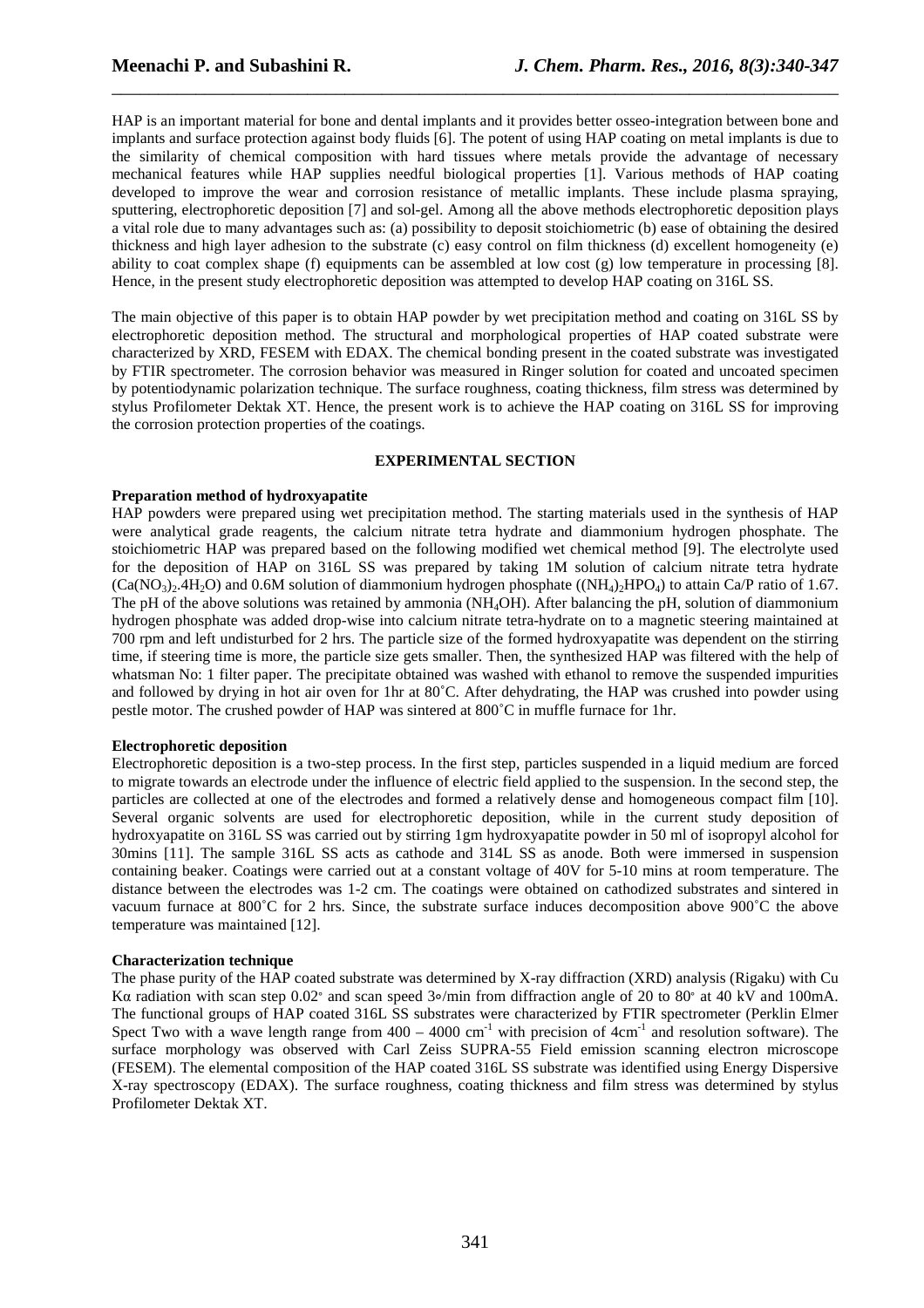# **RESULTS AND DISCUSSION**

\_\_\_\_\_\_\_\_\_\_\_\_\_\_\_\_\_\_\_\_\_\_\_\_\_\_\_\_\_\_\_\_\_\_\_\_\_\_\_\_\_\_\_\_\_\_\_\_\_\_\_\_\_\_\_\_\_\_\_\_\_\_\_\_\_\_\_\_\_\_\_\_\_\_\_\_\_\_

High bioactivity can be achieved by performing the coating in conditions that is near to the human internal environment. Bioceramics plays a dual role both in preventing the release of metal ions and also in making the metal surface bioactive. Hydroxyapatite (bioceramic) is the most stable calcium phosphate compound under physiological conditions such as temperature, pH and composition of the body fluids. Stoichiometric HAP is stable in vacuum at temperatures below 1000˚C, sintering of HAP coatings in high temperature causes diffusion of phosphorus into the substrate and as a result HAP partially decomposes to form tetra-tricalcium phosphate (TTCP) with a higher Ca/P ratio [13]. Hence in the current study, HAP coatings were obtained on cathodized substrates and sintered in a vacuum furnace at 800˚C for 2 hrs. The coated surface was characterized by various characterization techniques such as FTIR, XRD and FESEM with EDAX.

#### **Surface morphological and elemental analysis**

Figure.1**.** Shows the FESEM (Field Emission Scanning Microscope) images for the pure HAP coated 316L SS substrate sintered at 800˚C for 2 hours. The microstructure coating of HAP was strongly influenced by the applied voltage. Deposit obtained at 40V exhibited homogenous microstructure with dense packing. Sintered HAP coating were dense and well adherent to the substrate [14]. The cross section examination of FESEM analysis reveals the crystalline structure with no visible cracks; it is therefore assumed that micro cracks perceived on coating surface are limited in electrophoretic deposition method.



**Fig.1. FESEM images of HAP coated 316L SS substrate**



**Fig.2. FESEM Image and EDAX analysis of (a, b, c) HAP coated 316L SS**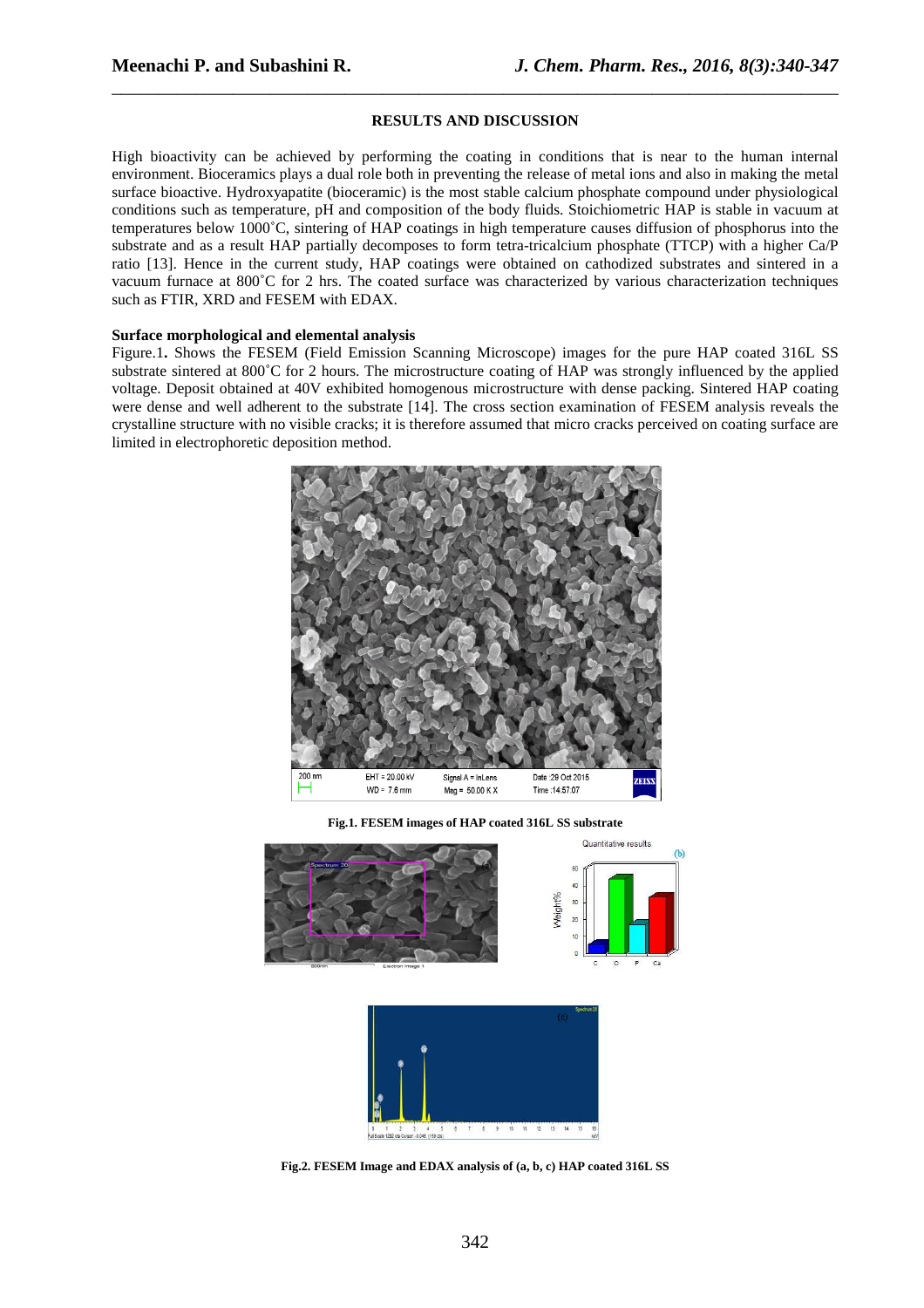Figure 2 (a, b, c), shows the quantitative EDAX ( Energy Dispersive X-Ray Spectroscopy) analysis of pure HAP coated 316L SS substrate sintered at 800˚C for 2 hours which confirm the presence of Ca, P, O introduced during synthesis step. Calcium and phosphorous were detected as the predominant element in the deposits. Also the weight percentage of various species is nearly equal to the weight percentages obtained in EDAX analysis. No other peaks are obtained that confirms the purity of the samples [15].

\_\_\_\_\_\_\_\_\_\_\_\_\_\_\_\_\_\_\_\_\_\_\_\_\_\_\_\_\_\_\_\_\_\_\_\_\_\_\_\_\_\_\_\_\_\_\_\_\_\_\_\_\_\_\_\_\_\_\_\_\_\_\_\_\_\_\_\_\_\_\_\_\_\_\_\_\_\_

#### **Structural analysis of coated HAP**

Figure.3**.** Shows the XRD (X-Ray Diffraction) pattern of the pure HAP coated 316L SS substrate sintered at 800˚C for 2 hours. The majority of the diffraction peaks matches with the HAP phase. The 2θ values of 26, 30, 32, 33, 34, 40, 48, 50 obtained correspond to HAP (002), (210), (211), (300), (202), (130), (222), (213) reflection plane respectively and it is in good accordance with American Society for Testing and Materials (ASTM) data (JCPDS) file (no. 9002214). The diffraction peaks particularly in the planes (002), (211) and (300) are high and narrow implying that HAP crystallizes well. In addition, preferential crystal orientation of HAP at the [002] direction is indicated by a sharp peak at 26<sup>∘</sup> , as previously reported by others for HAP coatings [6]. No other characteristic peaks (calcium hydroxide and calcium phosphate) were observed, implying that single phase of HAP on coated 316L SS substrate [15, 16].



**Fig.4. FTIR spectra of HAP coated 316L SS sintered at 800˚C** 

#### **Functional group analysis**

Figure.4**.** Shows the FTIR (Fourier Transform Infrared Spectroscopy) of the pure HAP coated 316L SS substrate sintered at 800˚C for 2 hours. The infrared spectra of HAP coated sample showed absorption in two regions i) The peaks for PO $_4^3$  at 560, 600, 960 cm<sup>-1</sup> and from 1000 to 1100 cm<sup>-1</sup> corresponds to v2 bending, v4 bending, v1 stretching and v3 asymmetric stretching vibration modes respectively ii) the peak at  $630 \text{ cm}^{-1}$  indicate the bending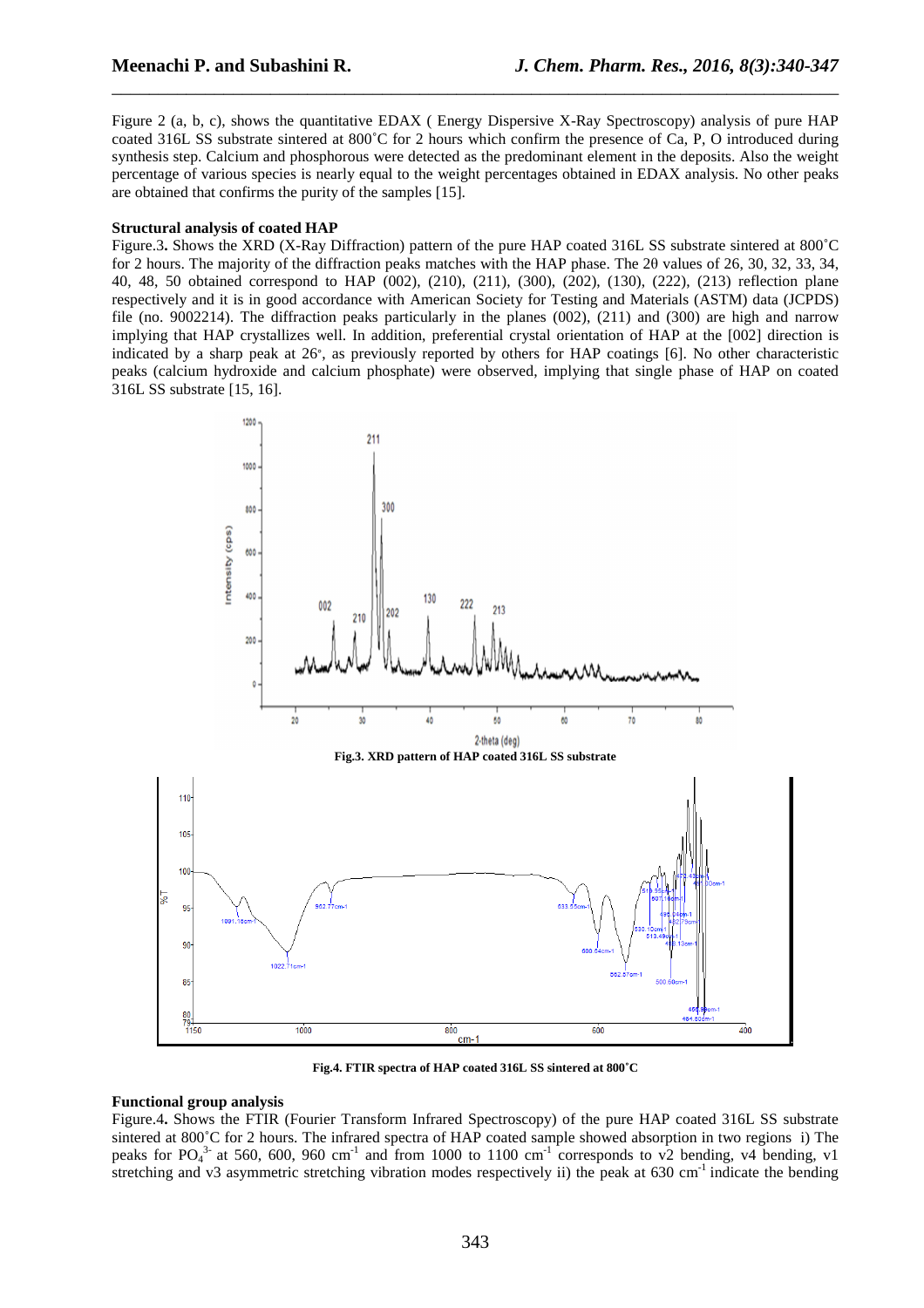vibration of hydroxyl group. These bands are similar to those reported by Ivana Škugor and Liga Berzina Cimdina [5, 17]. All these obtained peaks confirmed the formation of HAP.

\_\_\_\_\_\_\_\_\_\_\_\_\_\_\_\_\_\_\_\_\_\_\_\_\_\_\_\_\_\_\_\_\_\_\_\_\_\_\_\_\_\_\_\_\_\_\_\_\_\_\_\_\_\_\_\_\_\_\_\_\_\_\_\_\_\_\_\_\_\_\_\_\_\_\_\_\_\_

## **Mechanical properties**

#### **Coating thickness**

Thickness **(**Figure.5**)** of the HAP coated 316L SS samples were examined using Stylus Profilometer Dektak XT. An increase in coating thickness increases the problem related to mechanical competence of the coating. The average value of the coating thickness is estimated to be 28 micrometers which lies within the range of 20 – 100 micrometers for the electrophoretic deposition method [18, 19].



**Fig.5.Coating thickness of HAP coated 316L SS** 

#### **Stress analysis**

The film stress **(**Figure.6**)** of HAP coated 316L SS is measured by Stylus Profilometer Dektak XT. The estimated value of the compressive stress of the film is 5.1GPa. The value reveals the uniform grains and improved densification achieved through the electrophoretic deposition method followed by sintering. Moreover, if the ceramics were sintered to nearly full density, the presence of HAP decreased the mechanical properties due to excessive grain boundary phase [19].



**Fig.6.Film stress of HAP coated 316L SS** 

#### **Roughness analysis**

The Stylus Profilometer Dektak XT indicates the surface profile of HAP coated 316L SS. Figure.7. Indicates the average value of the roughness (Pq) 5µm (5980.90nm). This clearly shows the HAP coated 316L SS have higher surface roughness[19].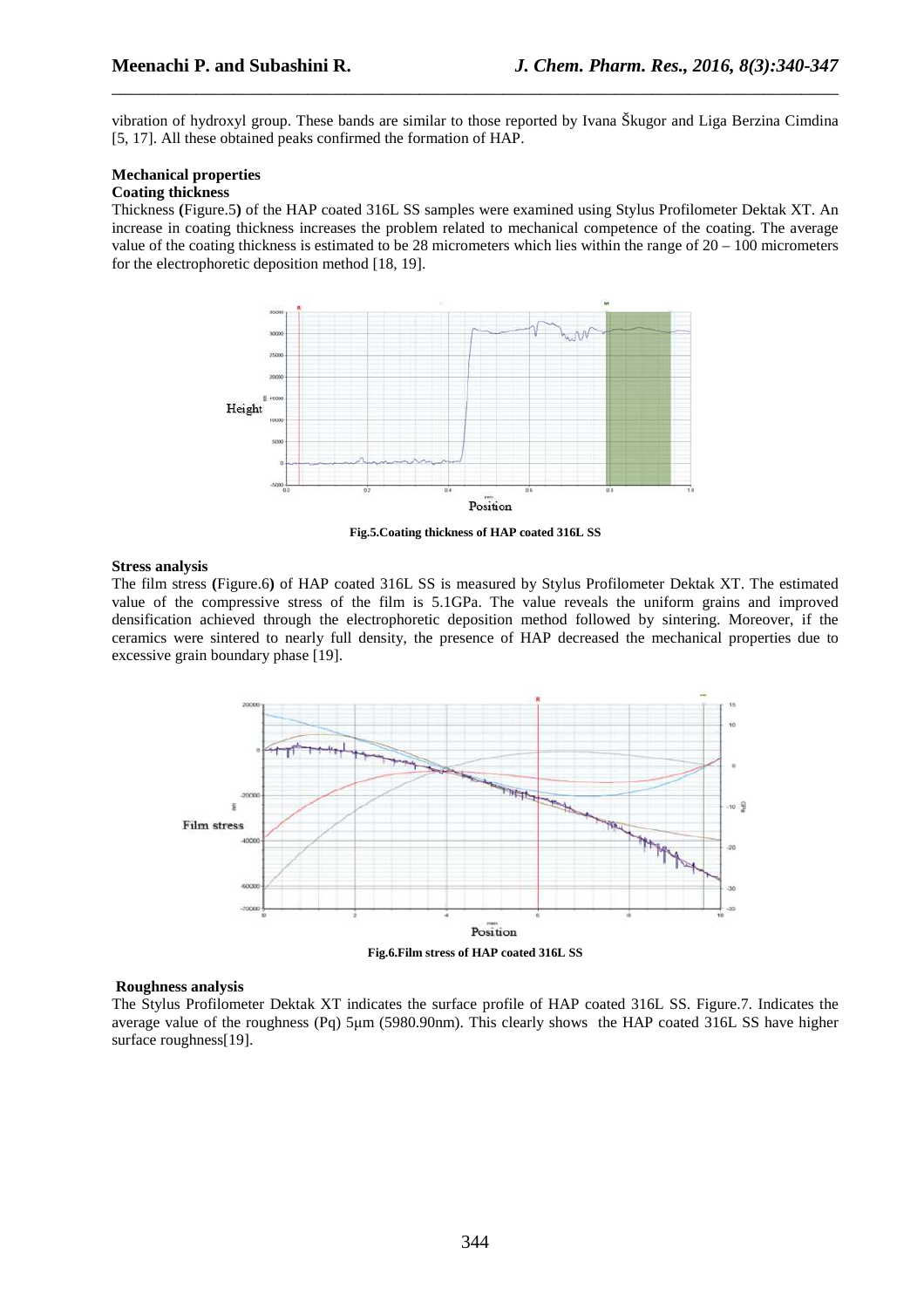

\_\_\_\_\_\_\_\_\_\_\_\_\_\_\_\_\_\_\_\_\_\_\_\_\_\_\_\_\_\_\_\_\_\_\_\_\_\_\_\_\_\_\_\_\_\_\_\_\_\_\_\_\_\_\_\_\_\_\_\_\_\_\_\_\_\_\_\_\_\_\_\_\_\_\_\_\_\_

#### **In Vitro electrochemical analysis Open circuit potential**

Potentiodynamic polarization studies of the uncoated and HAP coated samples were carried out in simulated body fluid (Ringer solution, 9 g L<sup>-1</sup> NaCl, 0.42 g L<sup>-1</sup> KCl, 0.2 g L<sup>-1</sup> NaHCO<sub>3</sub>, 0.24 g L<sup>-1</sup> CaCl<sub>2</sub>) at acidic pH and a temperature of 37°C in order to establish a steady state between the electrolyte and the specimen. The 316L SS specimen forms the working electrode. All potentials were measured with respect to saturated calomel electrode as the reference electrode. A graphite rod served as the counter electrode. The change in potential with respect to time was monitored until the potential reaches a steady state. The potential of the working electrode with respect to reference electrode after stabilization period is termed as open circuit potential OCP or corrosion potential (Ecorr) [20,21].

Figure.8 (a) shows the OCP curves for the uncoated substrates. A continuous decrease in OCP towards active potential with time was noticed for the uncoated sample, before it attained the steady state potential. The uncoated sample initially showed an OCP of -0.23V and constantly shifted towards active direction and then reached a potential of -0.35V after 35 minutes.

Figure.8 (b) shows the open circuit potential for the coated substrate. The curve obtained for the coatings with deposition potential of 40V, showed variations in OCP. This may due to the existence of large diffusion path within HAP coatings, capable of causing large potential drops. The shift was observed for the coated samples when compared to the uncoated samples which indicate its better corrosion resistance.



**Fig.8. Polarization curves of a) bare and (b) HAP coated 316L SS substrate**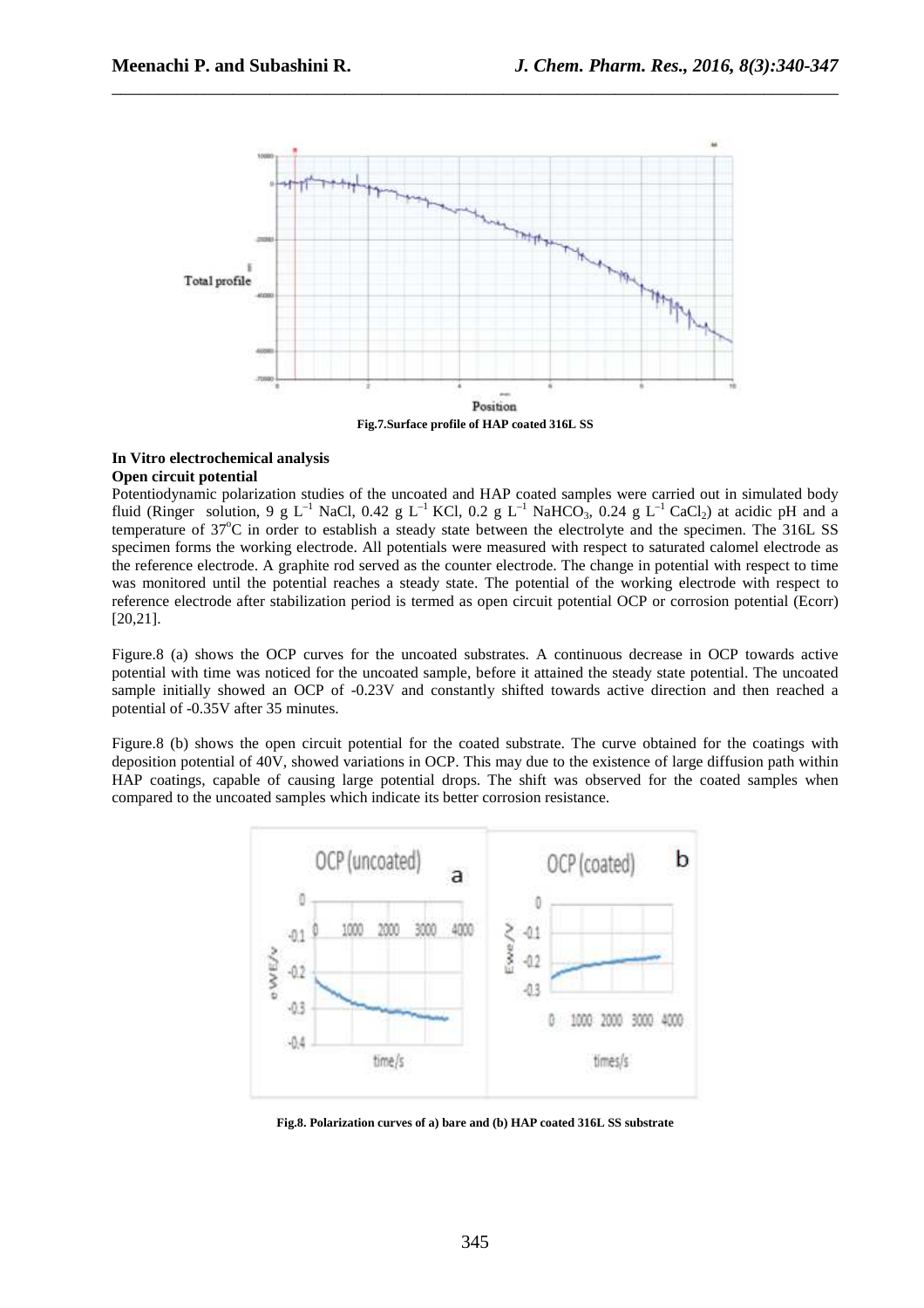#### **Impedance analysis**

Figure.9. shows the impedance spectra for HAP coated 316L SS in simulated body fluid solution. The coated sample indicates the passivity surface similar to capacitive behavior. The capacitive loop lies in the high frequency range touching the X-axis involving charge transfer reaction and the inductive loop lies in the low frequency range results in reduction process. There is no depression of semicircle in high frequency range it shows the homogeneity of the coated substrate. The oxidation reaction is greater than the reduction process it leads to decrease in inductive loop with increase in electrode impedance. Therefore, partial semicircle indicates the impedance response for the formation of thin oxide film on the coated substrate to oppose the charge transfer. This may represent the ohmic resistance of corrosion product film and solution enclosed between working and reference electrode [22].

\_\_\_\_\_\_\_\_\_\_\_\_\_\_\_\_\_\_\_\_\_\_\_\_\_\_\_\_\_\_\_\_\_\_\_\_\_\_\_\_\_\_\_\_\_\_\_\_\_\_\_\_\_\_\_\_\_\_\_\_\_\_\_\_\_\_\_\_\_\_\_\_\_\_\_\_\_\_



**Fig.9.Impedance spectra of HAP coated 316L SS** 

## **CONCLUSION**

Chemically precipitated hydroxyapatite powders were electrophoretically deposited on 316L SS substrates to increase the bioactivity and biocompatibility. XRD analysis confirmed the phase purity and stoichiometric characteristics of HAP coatings and a uniform distribution of deposits was observed in FESEM. The mechanical properties showed the increase in roughness and compressive stress of the HAP coated 316L SS. According to potentiodynamic polarization experiments, the HAP coating offered a better corrosion protection of 316L SS substrate, compared to bare substrate, because it provided better adhesion to the substrate and porosity was not connected to the substrate surface which blocked the electrochemical process that may occur at the metal surface. The above result concludes that HAP coating processes may be used to modify the surface of the currently used 316L SS orthopedic implant devices.

#### **Acknowledgements**

This work was supported by SSN College of Engineering, Kalavakkam, India. We are grateful to Dr. T. M. Sridhar, professor, Department of Analytical Chemistry, University of Madras for the support and valuable guidance.

#### **REFERENCES**

[1] S Kannan, A Balamurugan, S Rajeswari, *Artif. Organs,* **2002**, 16 (1), 8-11.

[2] M Geetha, D Durgalakshmi and R Asokamani, *Recent Patents on Corrosion Science*, **2010**, 2, 40-54.

[3] SP Patterson, RH Daffner R and RA Gallo, *American Roentgen Ray Society*, **2005**, 184, 1219-1222.

[4] M Siva Kumar and S Rajeswari, *Journal of Materials Science Letters*, **1992**, 11, 1039-1042.

[5] IS Rončević, Z Grubač, MM Huković, *Int. J. Electrochemical. Sci,* **2014**, 9, 5907 – 5923

[6] OS Yildirim, B Aksakal, H Celik, Y Vangolu and A Okur*, J. Med. Eng. Phys*, **2005**, 27(3), 221–228.

[7] M Wei, AJ Ruys, BK Milthorpe and CC Sorrell, *J Biomed Mater. Res*, **1999**, 45, 11-19.

[8] L Besra and M Liu, *Progress in Materials Science*, **2007**, 52, 1-61.

[9] Zhitomirsky and Gal-Or, *Materials in Medicine*, **1997**, 8, 213-219.

[10]OO Van der Biest and LJ Vandeperre, *Annual Review of Materials Science*, **1999**, 29, 327-352.

[11] F Zude and S Qishen, *J. Mater.Sci.Technol*, **2003**, 19: 1, 30-32.

[12] AJ Ruys, KA Zeigler, BK Milthorpe, CC Sorrell, MJ. Bannister (Ed.), Ceramics, Adding the Value, CSIRO, Melbourne, **1992**, 591.

[13] N Deepak and B Uma, *Journal of Chemical and Pharmaceutical Research*, **2015**, 7(4), 1018-1023

[14] K Prabakaran, TV Thamaraiselvi and S Rajeswari, *Trends in Biomater. Artif. Organs*, **2006**, Vol 19(2), 84-87